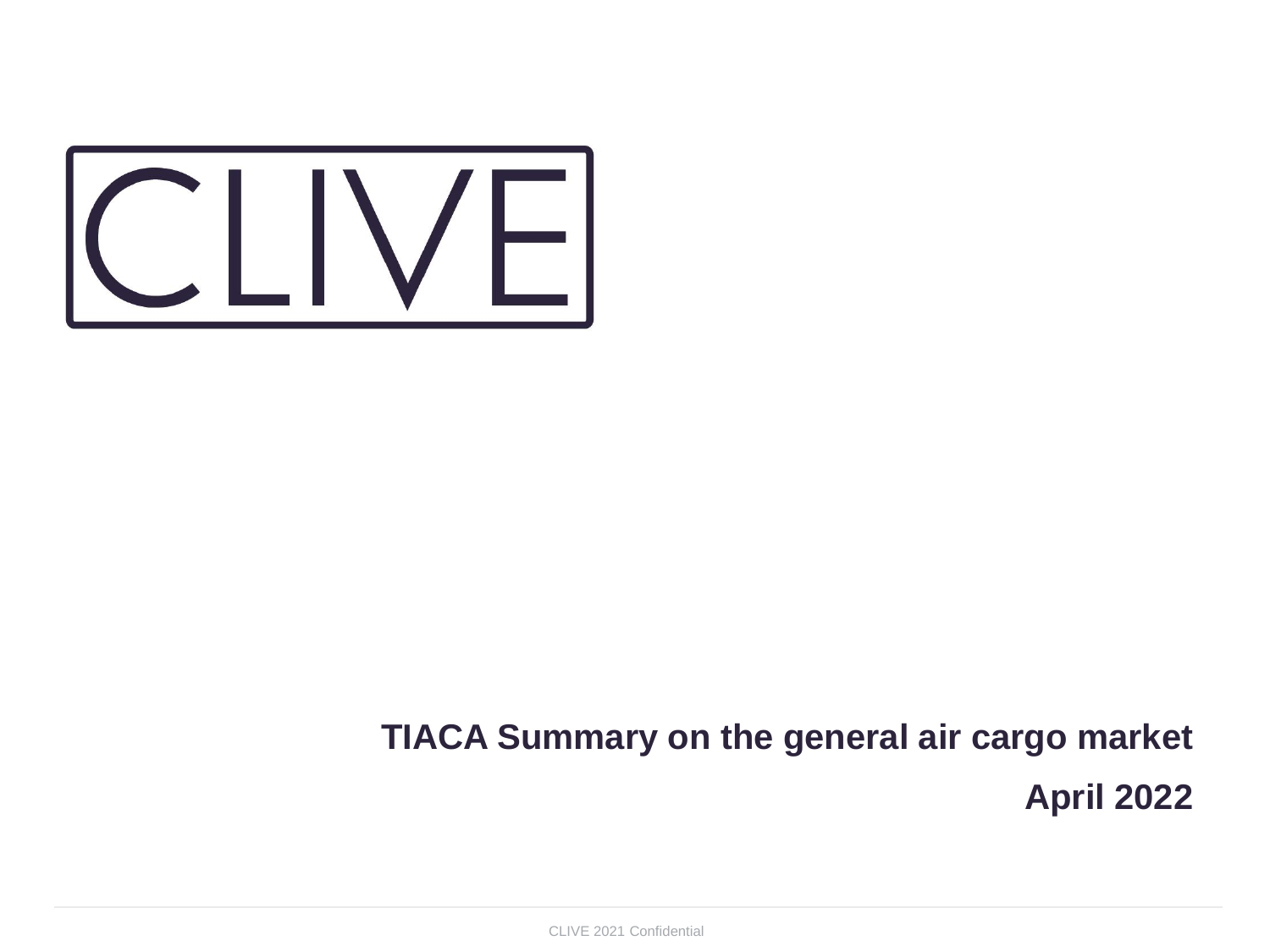## **Global summary of the general air freight market April 2022**

|                              | <b>Dynamic loadfactor</b>     |                               |                                      |
|------------------------------|-------------------------------|-------------------------------|--------------------------------------|
| <b>Region</b>                | <b>Apr '22</b><br>Abs. in $%$ | vs Apr '21<br>Change in p.pts | <b>vs Mar '22</b><br>Change in p.pts |
| Global                       | 62%                           | $-8.5%$                       | $-3.3\%$                             |
| Outbound:                    |                               |                               |                                      |
| - Asia Pacific               | 68%                           | $-9.9\%$                      | $-5.2%$                              |
| - North America              | 55%                           | $-10%$                        | $-3.8%$                              |
| - Europe                     | 68%                           | $-8.0\%$                      | $-6.9%$                              |
| - Middle East & Central Asia | 61%                           | $-5.4%$                       | $-1.4%$                              |
| - Latin America              | 66%                           | $-7.6%$                       | $+2.7%$                              |
| - Africa                     | 49%                           | $-3.8%$                       | $-0.6%$                              |